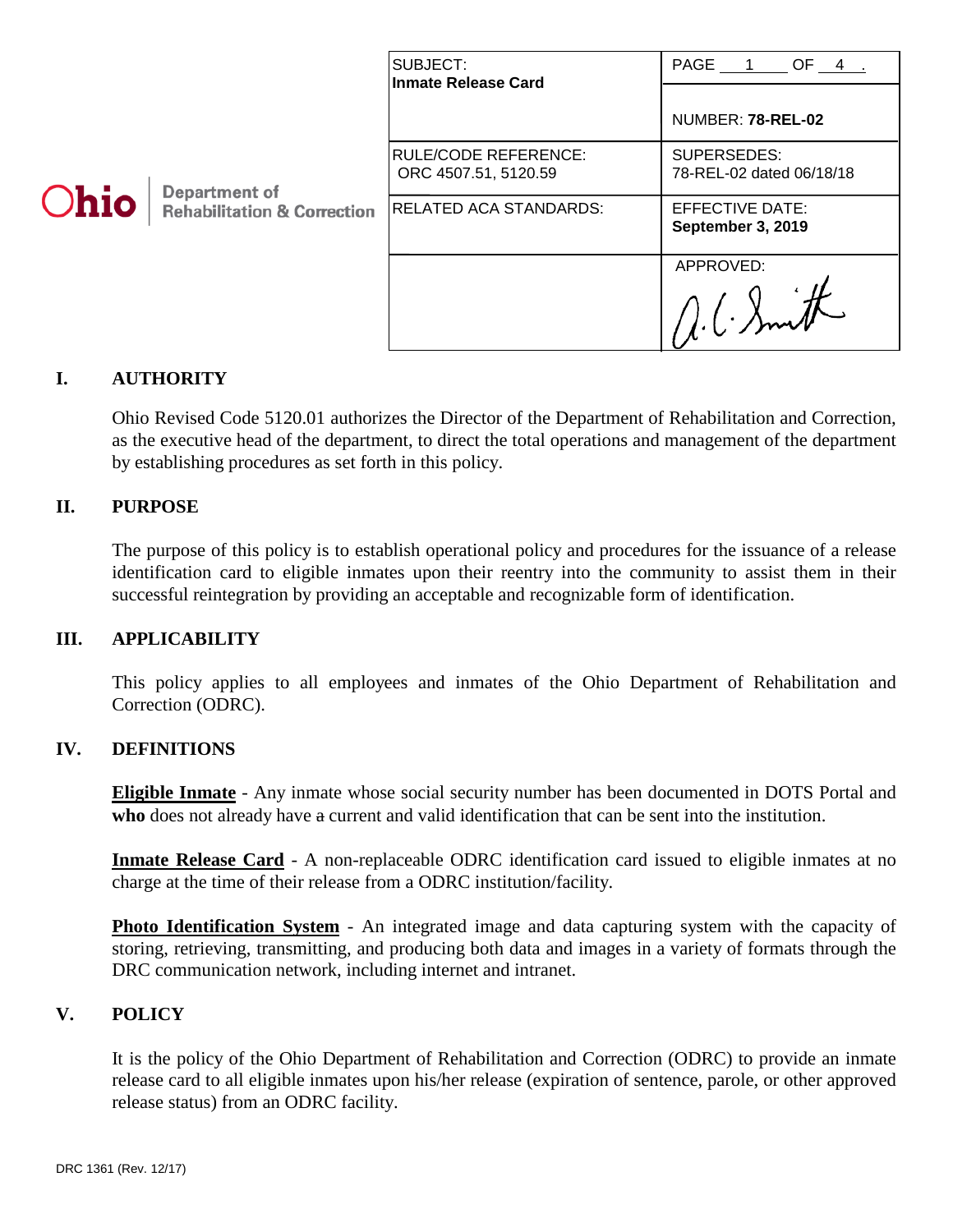SUBJECT: **Inmate Release Card** PAGE 2 OF 4

### **VI. PROCEDURES**

### **A. Routine Distribution of Release Identification Cards**

- 1. All eligible inmates shall have a new Inmate Release Card produced (captured in the Photo Identification System) prior to the inmate's release from the institution. The card shall be produced (captured in the Photo Identification System) 14-30 calendar days prior to the scheduled release of the inmate. The Cashier's Office staff shall place the inmate release card in a file for safekeeping until the day of release. Each area shall be responsible for printing their own release lists from DOTS Portal. The Record Office will no longer provide notification.
- 2. Regardless of whether an inmate's social security number is documented in DOTS Portal, the institution identification officer or the managing officer's designee shall produce an inmate release card utilizing the ODRC's Photo Identification System. A new digitized photo, with a bright orange backdrop, must be taken for the ODRC Inmate Release Card. A new digitized signature should also be captured.
- 3. As much as possible, all information on the inmate release card shall be reviewed with the inmate at the time the photograph is taken.
- 4. The inmate release card shall be green and shall contain the following information:
	- a. Agency (Ohio Department of Rehabilitation and Correction);
	- b. Card Type (Offender Release Card);
	- c. Name;
	- d. Date of Birth;
	- e. Social Security Number;
	- f. Two (2) Digitized Photos of the inmate, using a bright orange backdrop;
	- g. Digitized Signature;
	- h. Issue Date;
	- i. Card Number (Inmate Number);
	- j. Agency Seal;
	- k. Offender release date.
- 5. The eligible inmate's release card shall be retrieved from the Cashier's Office and exchanged for his/her institution identification card at the time of his/her release from an ODRC institution. The issue date of the inmate release card shall not be a date after the inmate's release.
- 6. The issuance of the inmate release card shall be documented on the Transitional Release Plan (DRC4443) by the institution identification officer or managing officer's designee. In no case shall an inmate be released from an ODRC institution in possession of the inmate identification card.
- 7. If an inmate release card is unable to be produced (captured in the Photo Identification System) due to the inmate's action or behavior, the identification officer or managing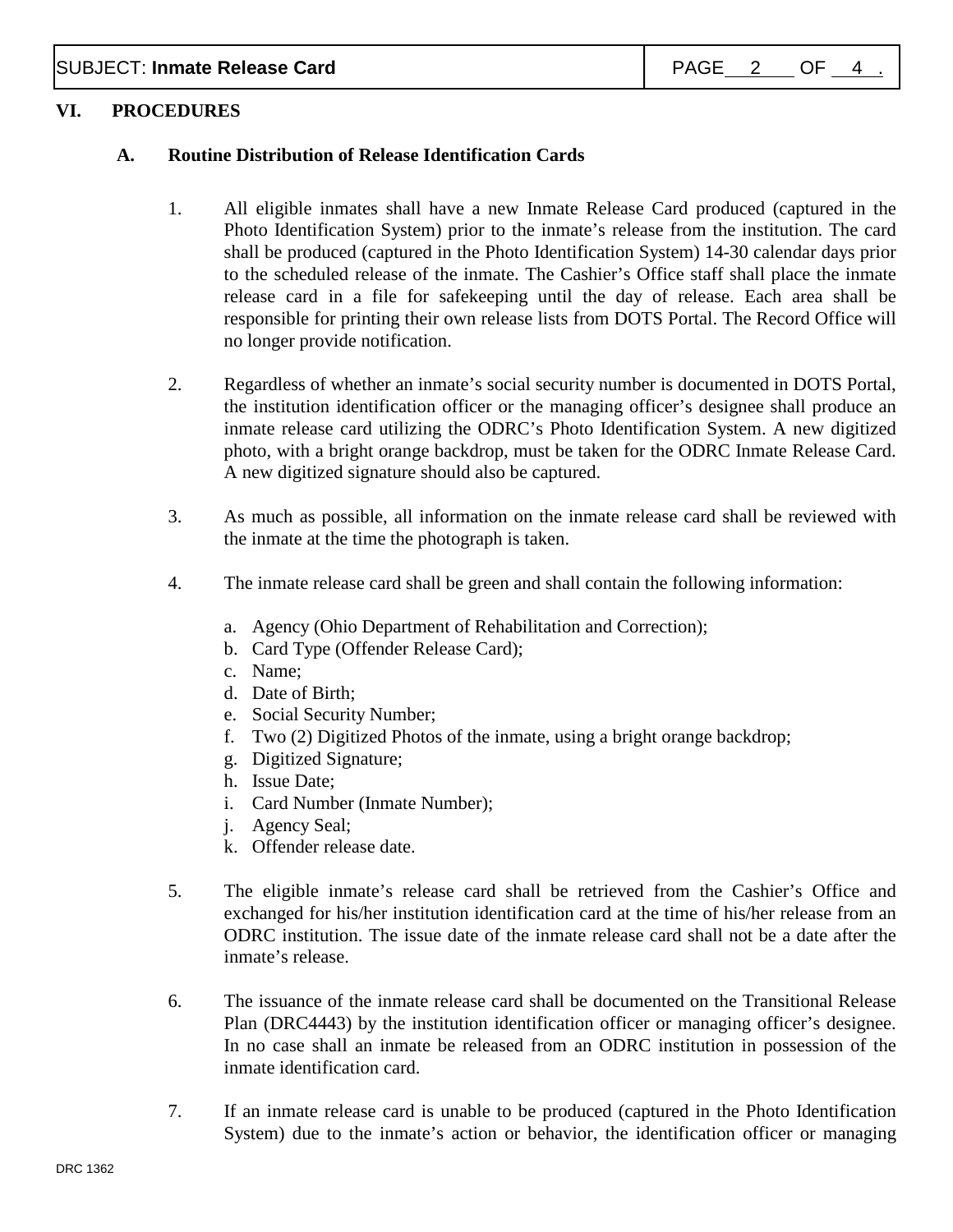officer's designee shall document the incident in the DOTS Portal notes section (RAP6), including the staff person's name, date and circumstances regarding the inmate's behavior or actions.

- 8. If an eligible inmate's release photographs were taken and he/she is released without being issued an inmate release card due to mechanical issues, the institution staff shall submit email notification to the ODRC Information Service Center at [drc.infoservctr@odrc.state.oh.us,](mailto:drc.infoservctr@odrc.state.oh.us) providing the inmate's name, number and community mailing address.
- 9. Upon request, the Bureau of Information and Technology Services (BITS) shall send an inmate release card to the address listed in the inmate forwarding address screen in DOTS Portal or to the APA parole officer of a restored citizen who did not receive the card when released. BITS shall notify the Office of Offender Reentry of the card issuance so information will be documented in the Transitional Release Plan (DRC4443).
- 10. Once issued, the inmate release card shall not be reissued.

# **B. Distribution of Offender Release Cards for Unscheduled Releases**

- 1. Release ID photos shall be produced and issued with a captured signature from all inmates prior to their departure from an institution for any of the following types of court appearances for use in the event the offender is granted a release by the court:
	- a. Judicial Release;
	- b. Vacated Sentence;
	- c. Discharge by Court Order;
	- d. Sentence Modification;
	- e. Appeal; or
	- f. Released to an immigration detainer.
- 2. The date field for the inmate release card is to list the date that the card is issued, which initiates the 120-day validity period.
- 3. The required inmate release card shall be provided to the escorting law enforcement officer(s) at the time the inmate is transported to a court appearance that may result in an unscheduled release.
- 4. The managing officer/designee shall request that the inmate release card be provided by the releasing law enforcement agency to the inmate should he/she be given an unscheduled release for all sentences from all counties. If they have any questions regarding the inmate's eligibility for an unscheduled release from all his/her sentences, have him/her contact the Bureau of Sentence Computation (BOSC) and Record Management Duty Officer at 614-649-0852.
- 5. In the case where a restored citizen's inmate release card was not printed before his/her release from ODRC, an inmate release card may be requested by the restored citizen. At